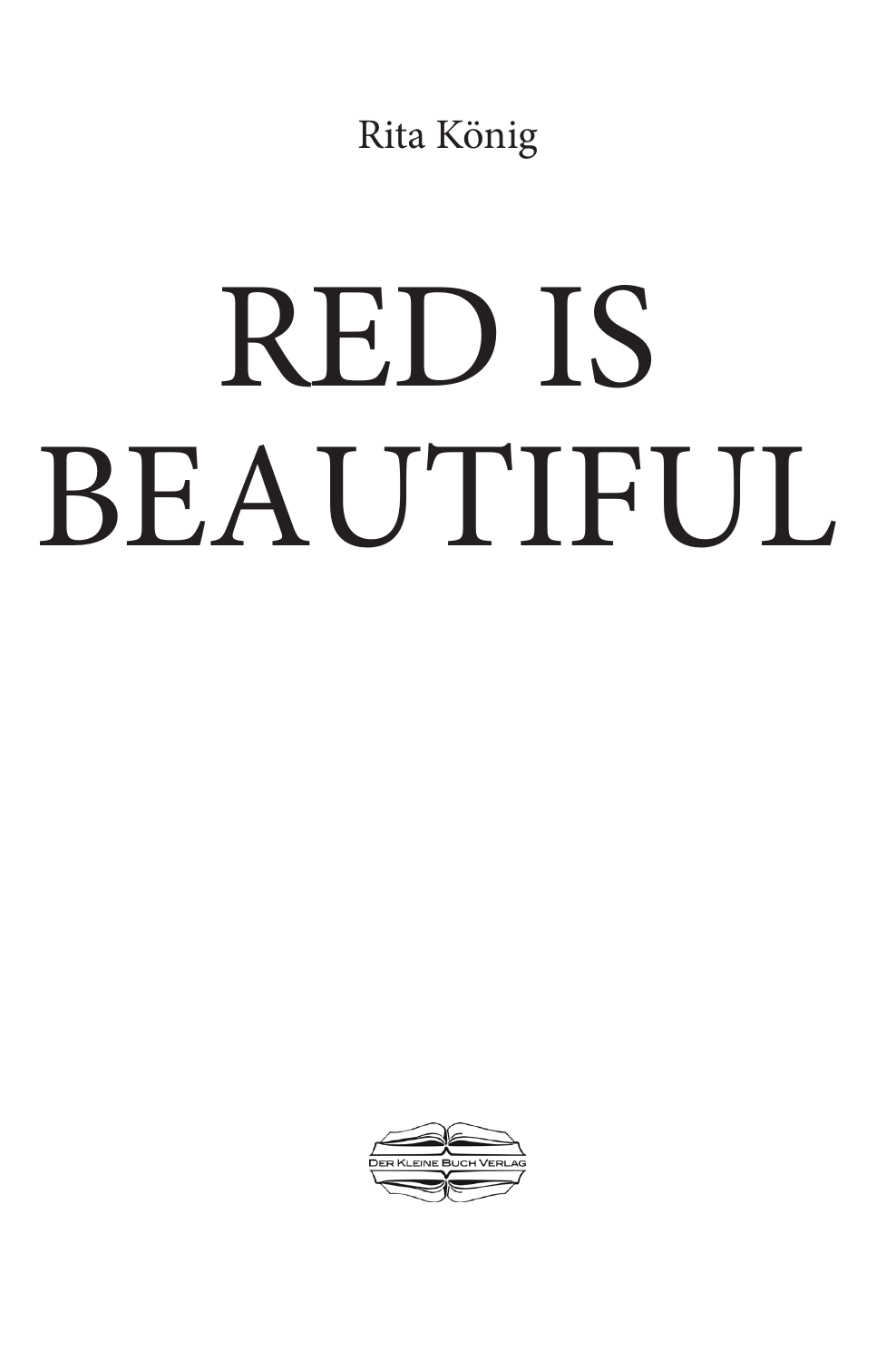## Chapter 3

The witch's house in the village did not stand on a chicken's foot. It was small and built of dark wood, just like Silke imagined Baba Yaga's house to be. In spring the children sneaked over there to pick violets in the overgrown garden. It was always a test of daring. Silke had heard the rumours that twined around the crooked, windswept cottage like ivy and vine tendrils. People claimed that the hunched old woman who always wore a headscarf and layers of permanently stained aprons was mad. She had gone mad from reading the piles of books on the floor. At the local Konsum grocery store the woman only bought milk and bread, never meat or potatoes. She poured the milk into a series of bowls which she scattered all over the ground around the cottage, so that Silke had to tread carefully to avoid tripping and making a din that would bring the old woman out. The woman ate the orange tabby cats she lured with the milk. "Like the Chinese," people said. "She's probably one herself, you never can tell. Has anybody ever seen her hair?"

And somebody hissed, "Not in front of the children!"

That made Silke imagine the Chinese as women who walked with a stoop and wore layers of aprons.

When there was meat Silke disliked at school dinner she tried to envisage what cat meat tasted like. She pictured their neighbour's fat tomcat lying on its back and stretching out its tongue to twice its normal length, begging to be stroked. She was sure that cat meat had a stringy texture and would be inedible because she hated the feeling of sinews being caught between her teeth and wasting hours trying to pick them out.

The bowls scattered around the plot were all white. In the evening, in the blur from the shadows of the nearby forest, she could not even see whether there was still milk in the bowls. They were so clean on the rims and insides that it was impossible to tell.

The witch's garden had nothing in common with the other gardens in the village because it had no flowerbeds or trimmed lawns, let alone raked paths, nor did it smell of cat like the next-door garden to Silke's house where the tomcat had laid claim to the bush that bordered on their garden. Sometimes the

1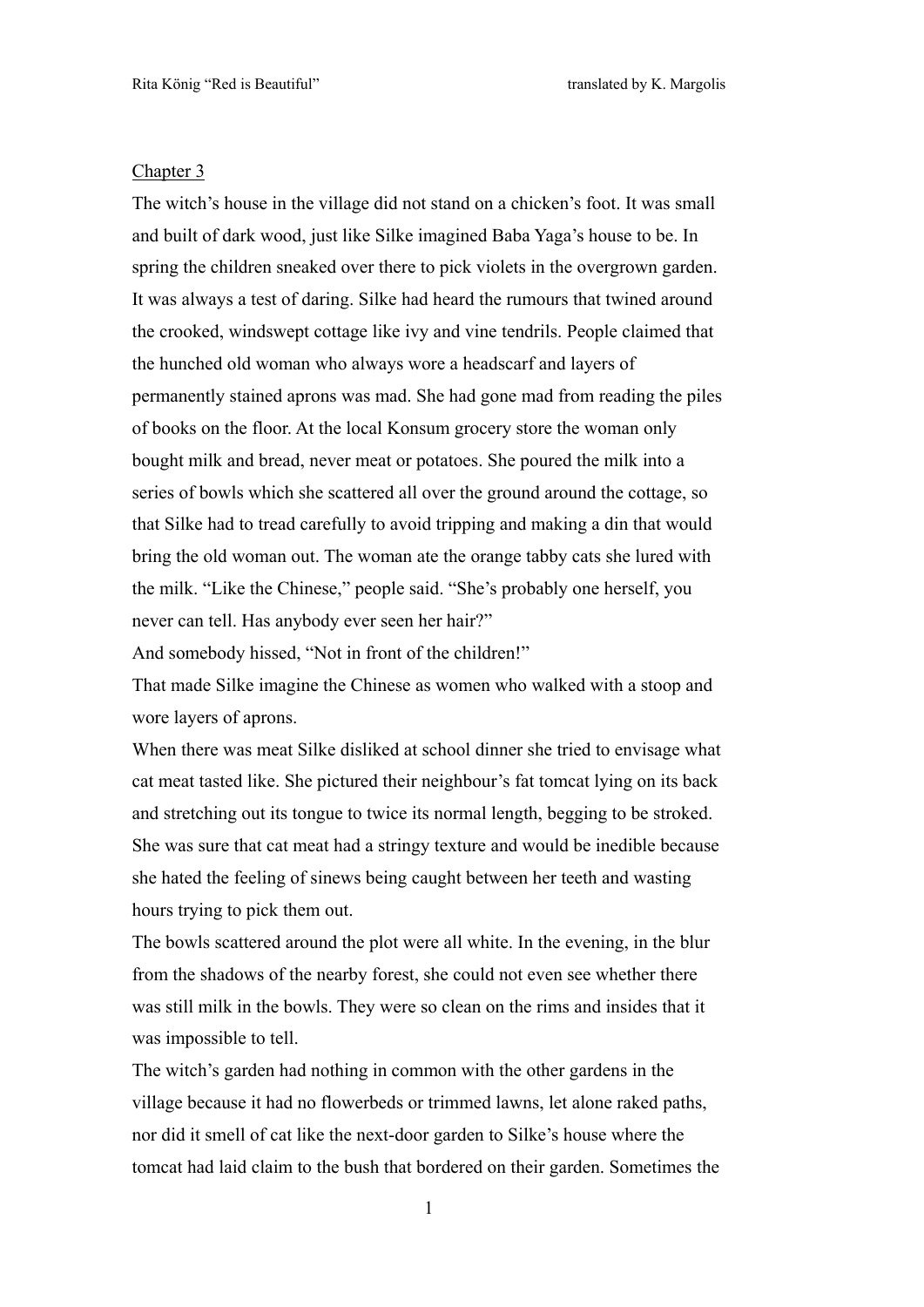witch's overgrown patch it smelled like hay, sometimes like freshly sawn wood. The woman herself did not smell, or at least her smell did not penetrate to where Silke hid with the others, although you might have expected it from the stained aprons. She didn't of soap or clean washing, either. But the air was always redolent with the scent of pines. And in spring, of violets. The little house was surrounded by violets, not just the biggest but also the ones with the strongest scent.

Violet and white. Silke made them into little posies and sold them outside the Konsum store to make money for ice cream.

Summer came, her father was working very hard and her mother occasionally went away for a day or two. Silke roamed around with the others. They chewed shepherd's purse with its nutty taste, and looked for violets, but they were all gone.

"Let's go to the garden in the woods. We're sure to find a lot there still!" "To the witch? In broad daylight? No, we won't go there."

They lay in a grassy field until late afternoon, picking at ribgrass ears and making nose caps with bindweed flowers, white funnels that stayed put as long as they held their breath but fell off when they exhaled through their mouth. After the others had run off home, Silke clambered around for a while. She did not set off for the witch's house until dusk began to fall. She saw bright light in the cottage, which seemed odd because the people at the Konsum store always claimed the woman had no electricity, only candles. A cat sat washing itself close to the fence. Silke could sit for hours watching their neighbour's cat cleaning itself with the utmost care, and only felt a shudder when it licked its body too hard with its rasping tongue. But this cat simply sat there blocking her way. Silke crouched down and waited. One of the orange tabbies slunk around her legs.

When Silke tried to stroke it, the tabby wriggled out of her grasp and ran away. So did the cat behind the fence. Silke climbed over and saw the tabby bending over a bowl. It lapped with a regular sound, its tongue drumming rhythmically on the rim of the bowl as it slopped the milk into its mouth.

Silke jumped over the gleaming bowls and scurried over the grass till she reached the house wall. The ivy was warm. Feeling for a strong branch, she

2